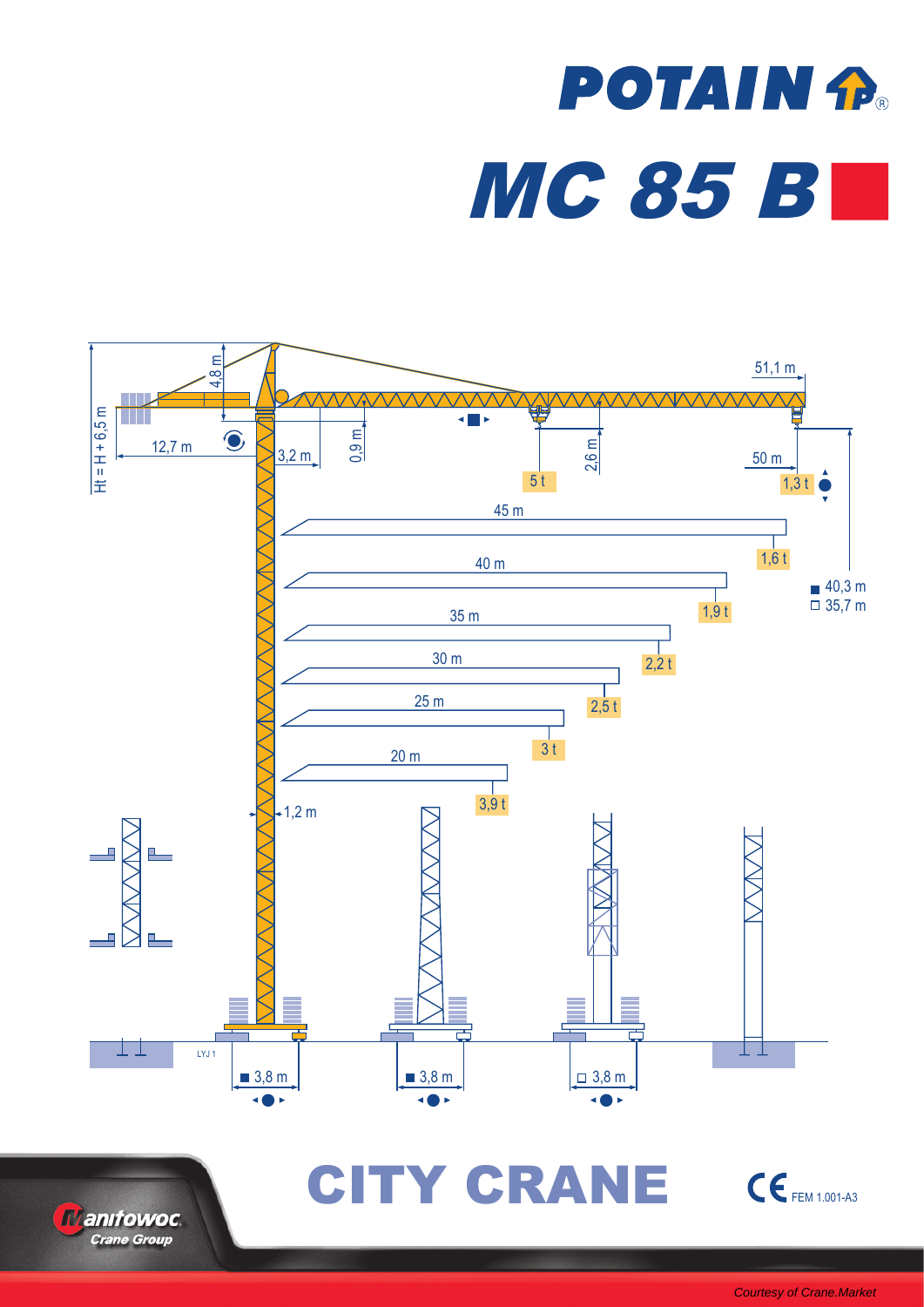



 $F2 + 1$  **f**  $F3$ 



 $F2 + \frac{1}{2} + \frac{1}{2} + F3$ 

1



 $F2V^2 + F3$ 

1







## **CITY CRANE MC85B**

# **POTAIN P.**

|              | C.F.                                                                           | D.                                                                                     | GB <sub>2</sub>                                                                           | . E.                                                                                                   |                                                                     | . P.                                                                             |
|--------------|--------------------------------------------------------------------------------|----------------------------------------------------------------------------------------|-------------------------------------------------------------------------------------------|--------------------------------------------------------------------------------------------------------|---------------------------------------------------------------------|----------------------------------------------------------------------------------|
| $\bullet$    | Réactions en service                                                           | Reaktionskräfte in Betrieb                                                             | Reactions in service                                                                      | Reacciones en servicio                                                                                 | Reazioni in servizio                                                | Reacções em serviço                                                              |
| $\Box$       | Réactions hors service                                                         | Reaktionskräfte außer Betrieb Reactions out of service                                 |                                                                                           | Reacciones fuera de servicio Reazioni fuori servizio                                                   |                                                                     | Reacções fora de serviço                                                         |
| $\mathbf{A}$ | A vide sans lest (ni train de<br>transport) avec flèche et<br>hauteur maximum. | Ohne Last, Ballast (und<br>Transportachse), mit<br>Maximalausleger und<br>Maximalhöhe. | Without load, ballast (or<br>transport axles), with<br>maximum jib and maximum<br>height. | Sin carga, sin lastre, (ni tren<br>de transporte), flecha y altura assali di trasporto) con<br>máxima. | A vuoto, senza zavorra (ne<br>braccio massimo e altezza<br>massima. | Sem carga (nem trem de<br>transporte)- sem lastro com<br>lança e altura máximas. |
| Ho           | H sans cabine                                                                  | H Ohne Fahrerhaus                                                                      | H without cab                                                                             | H sin cabina                                                                                           | H senza cabina                                                      | H sem cabine                                                                     |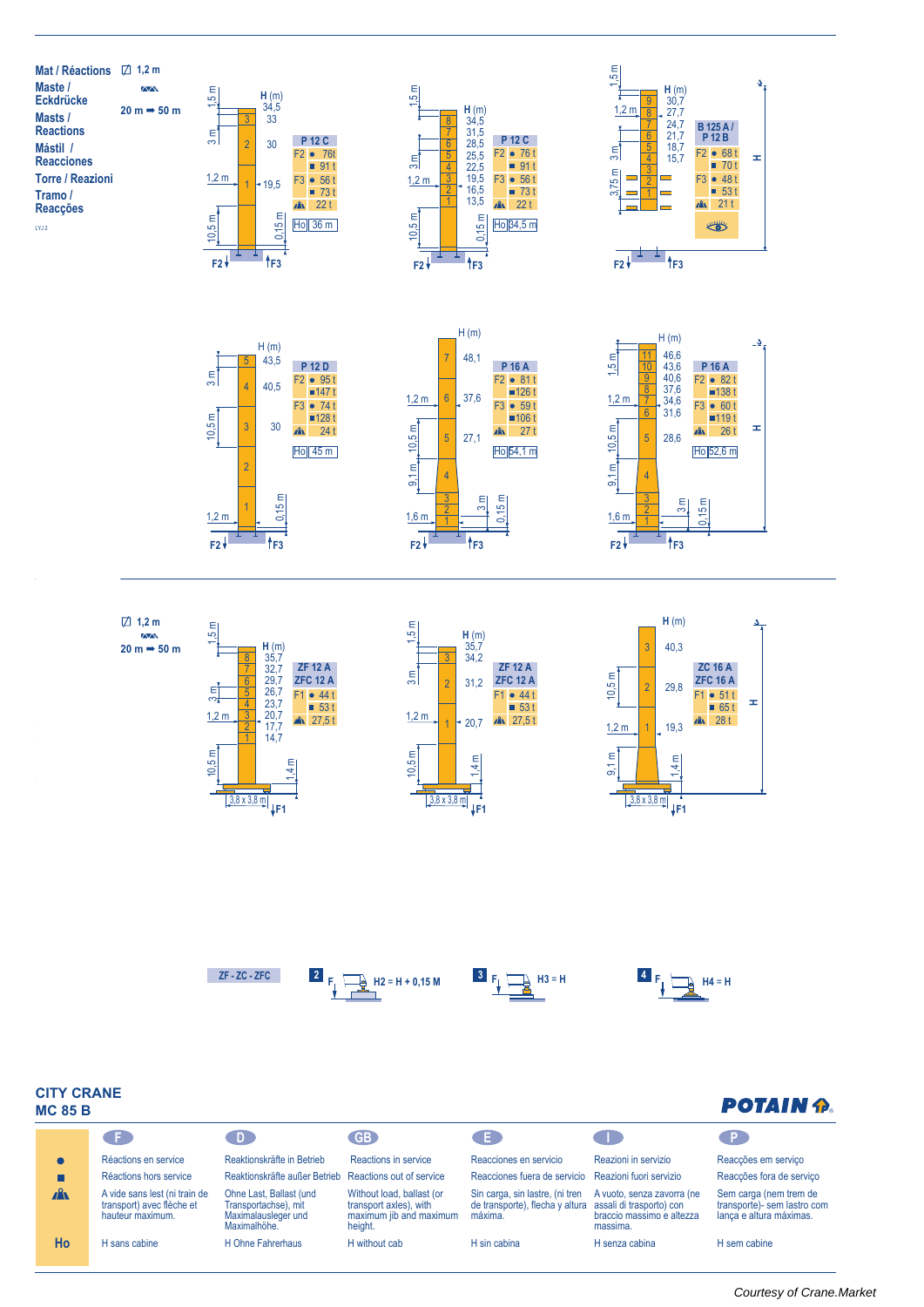

**Télescopage sur dalles Kletterkrane im Gebäude Climbing crane Telescopage gruas trepadoras Gru in cavedio Telescopagem sobre lages** LYJ 2



### **CITY CRANE MC85B**

| שיות טוש וווי<br><b>IC 85 B</b> |                              | <b>POTAIN P.</b>                 |                           |                               |                              |                                 |
|---------------------------------|------------------------------|----------------------------------|---------------------------|-------------------------------|------------------------------|---------------------------------|
|                                 | CF.                          | $\Box$                           | <b>GB</b>                 | Œ                             |                              |                                 |
| A                               | Distance entre cadres        | Abstand zwischen den<br>Rahmen   | Distance between collars  | Distancia entra marcos        | Distanza fra i telai         | Distância entre quadros         |
| <b>H1</b>                       | Hauteur grue                 | Kranhöhe                         | Crane height              | Altura grúa                   | Altezza gru                  | Altura da grua                  |
| P                               | Poids de la grue(en service) | Krangewicht (in Betrieb)         | Crane weight (in service) | Peso de la grúa (en servicio) | Peso della gru (in servizio) | Peso da grua (em serviço)       |
| R                               | Réaction horizontale         | Horizontalkräfte                 | Horizontal reaction       | Reaccion horizontal           | Reazione orizzontale         | Reacção horizontal              |
| **                              | Voir télescopage sur dalles  | Siehe Kletterkrane im<br>Gebäude | See climbing crane        | Vea grua trepadora            | Consultare gru in cavedio    | Ver telescopagem sobre<br>lages |